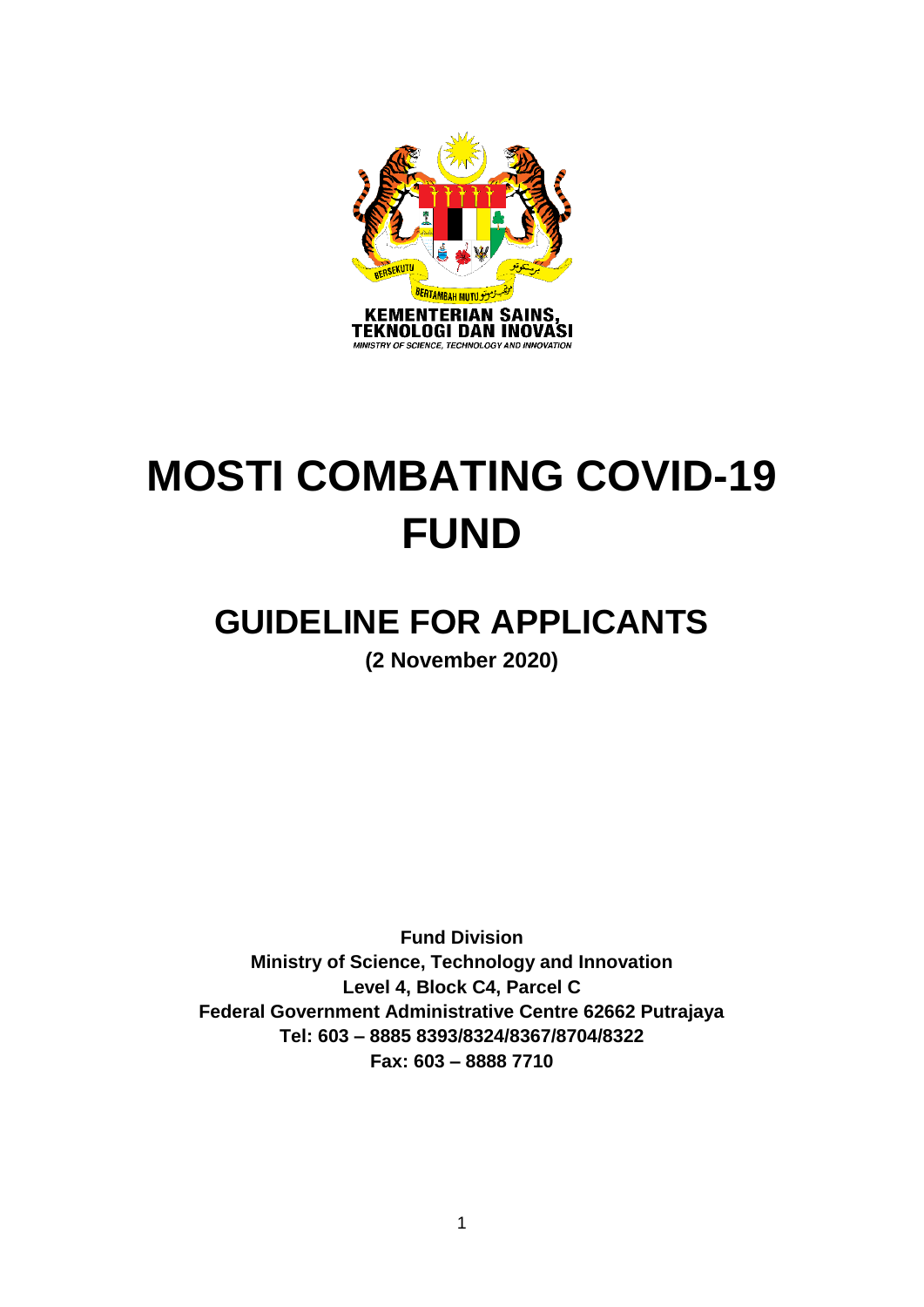#### **MOSTI COMBATING COVID-19 FUND GUIDELINE REVISION HISTORY**

| No. | <b>Amendment</b>         | <b>Description of</b><br><b>Amendment</b> | <b>Effective Date</b> |
|-----|--------------------------|-------------------------------------------|-----------------------|
|     | $\overline{\phantom{0}}$ | <b>Initial Publication</b>                | 6 May 2020            |
| 2.  | Clause 1, 3, 4, 5 and 6  | Detailed out the clauses                  | 2 November 2020       |

**MOSTI reserve the right to modify this guideline at any time without notice**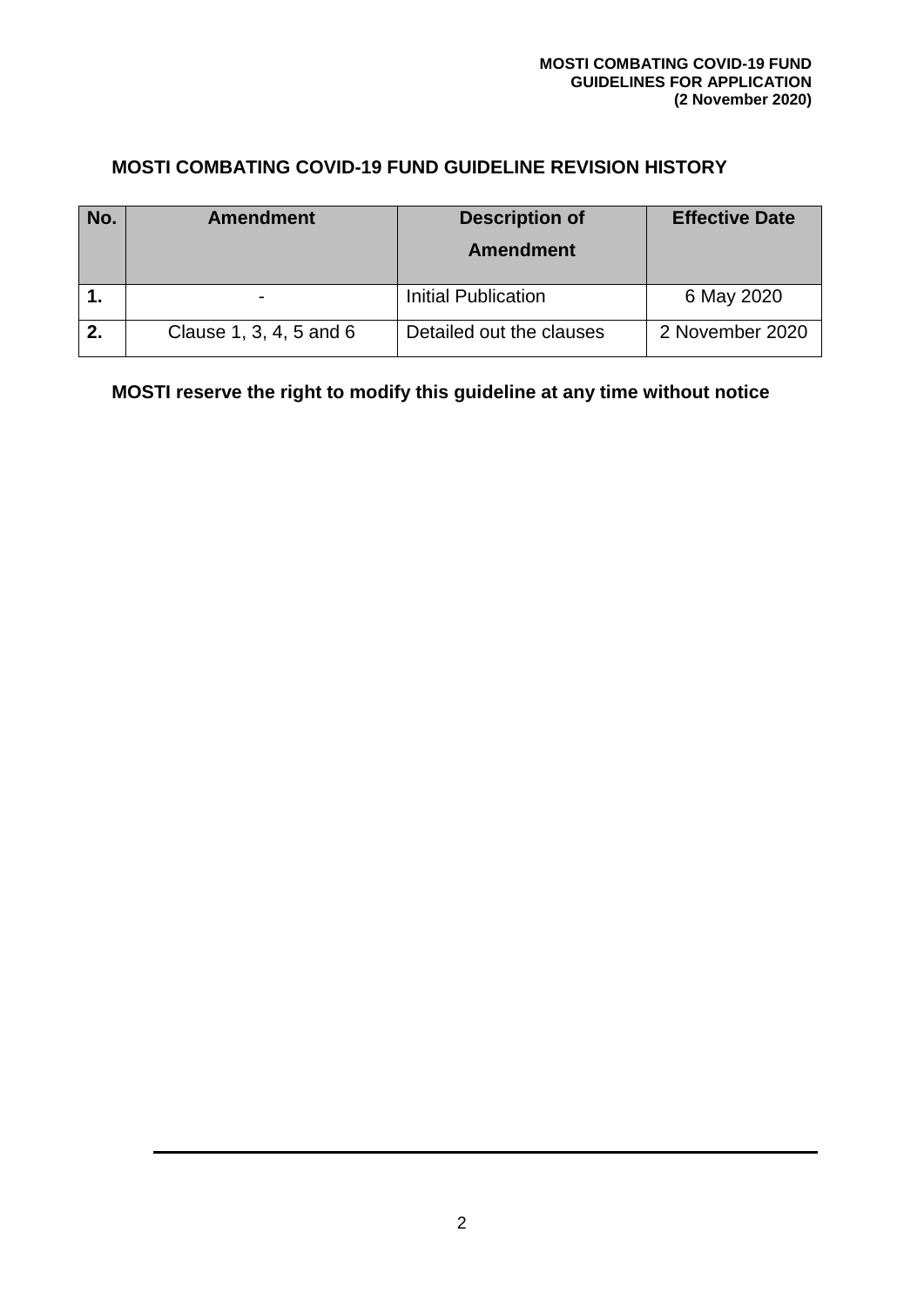#### **TABLE OF CONTENTS**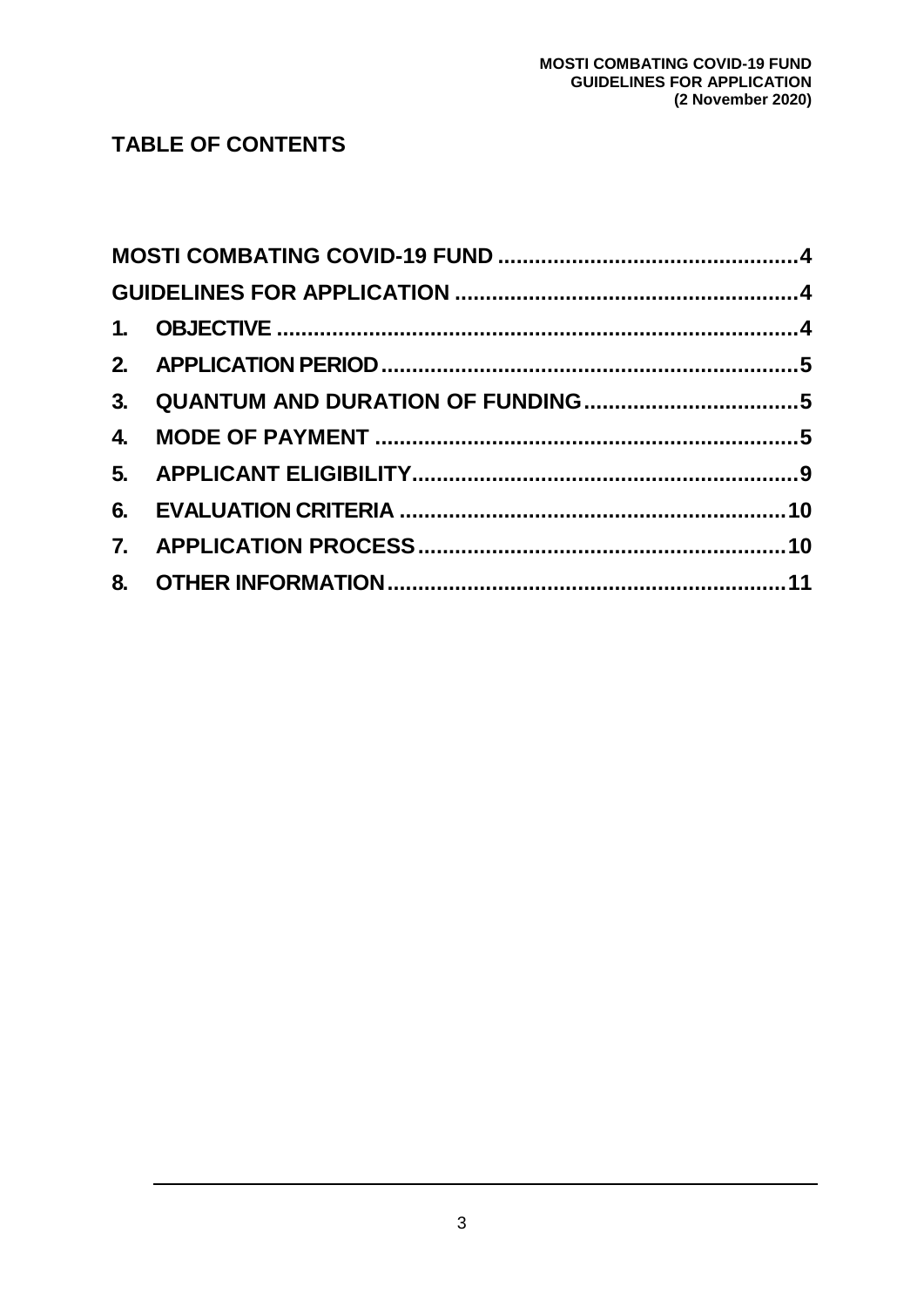#### **MOSTI COMBATING COVID-19 FUND GUIDELINES FOR APPLICATION**

#### <span id="page-3-2"></span><span id="page-3-1"></span><span id="page-3-0"></span>**1. OBJECTIVE**

- 1.1 The Ministry of Science, Technology and Innovation (MOSTI) welcomes all Malaysians to submit innovative proposals to combat the spread of the COVID-19 pandemic.
- 1.2 Each submitted proposals must be:
	- a) based on Science, Technology and Innovation (STI), and
	- b) can be executed and/or 'quick win'.
- 1.3 Examples of projects that can be implemented are:
	- a) development of predictive system/model to assist government in making a critical decision to fight against the pandemic,
	- b) replacement material for PPE equipment.
	- c) reverse engineering for urgent need production,
	- d) vaccine development,
	- e) pandemic modelling,
	- f) also clinical trial for the vaccine production, and
	- g) deep technology.
- 1.4 The entry level for projects under this fund is at Technology Readiness Level (TRL) 2 and onwards. This means that each proposal must have evidence that it has completed at least TRL 1 (basic principle).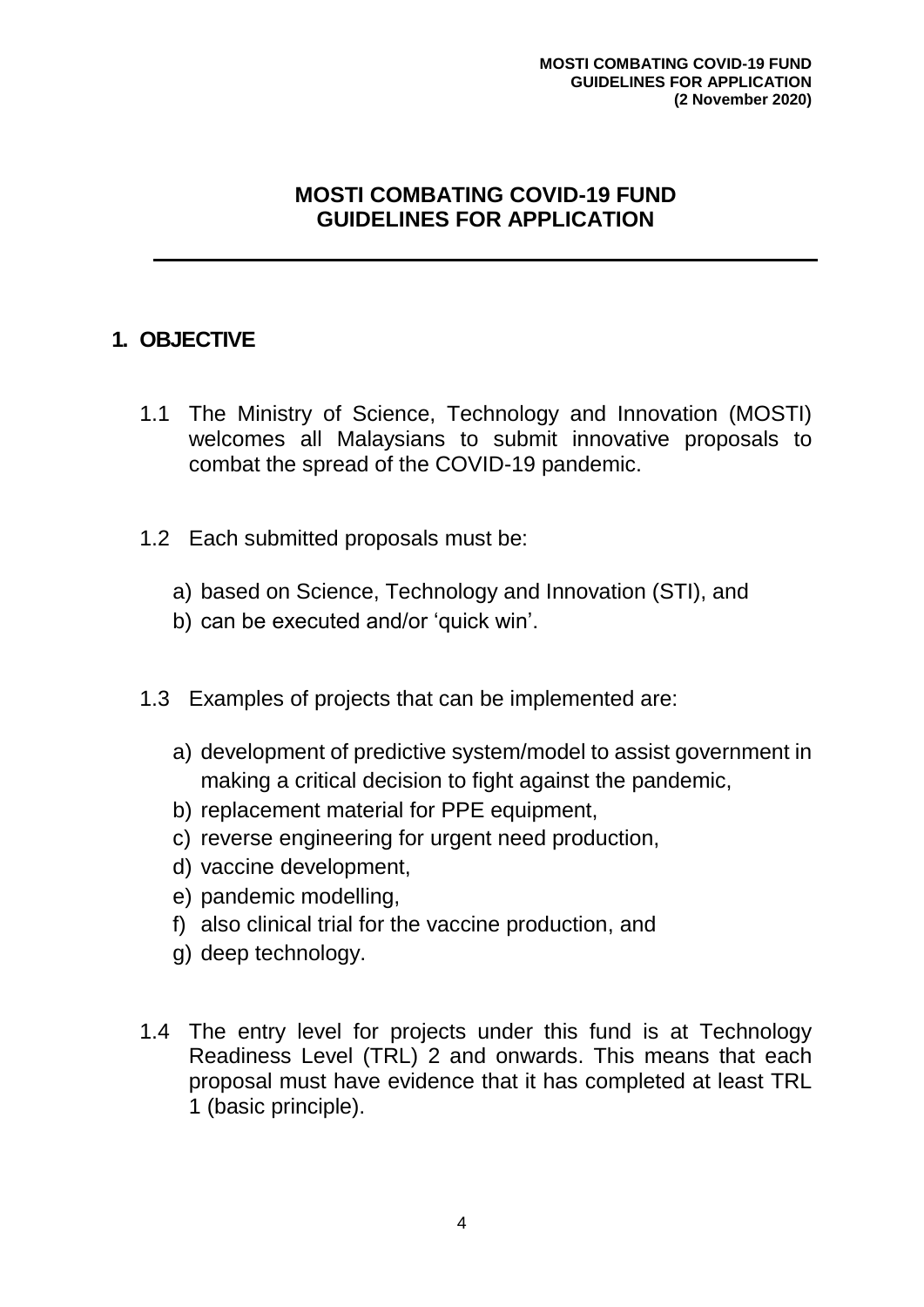#### <span id="page-4-0"></span>**2. APPLICATION PERIOD**

Eligible applicants may submit their proposals and relevant documentation through the online portal at <https://edana.mosti.gov.my/> starting from **1 st May 2020.**

#### <span id="page-4-1"></span>**3. QUANTUM AND DURATION OF FUNDING**

- 3.1 MOSTI would only fund projects based on the merit of each application. Each proposal must not exceed the quantum of RM3,000,000.00.
- 3.2 Successful application will be funded for maximum project duration of 36 months.

#### <span id="page-4-2"></span>**4. MODE OF PAYMENT**

4.1 The mode of payment for each approved application will be based on the applicant category as shown in Table 1:

| <b>Applicant Category</b>                | <b>Payment Mode</b> |
|------------------------------------------|---------------------|
| <b>Small and Medium Companies (SMEs)</b> | Reimbursement       |
| Non-Governmental Organization (NGO)      | Reimbursement       |
| <b>Private IHL</b>                       | Reimbursement       |
| <b>Public IHL</b>                        | <b>Disbursement</b> |
| Government Research Institute (GRI)      | <b>Disbursement</b> |
| <b>Government STI Organisation</b>       | <b>Disbursement</b> |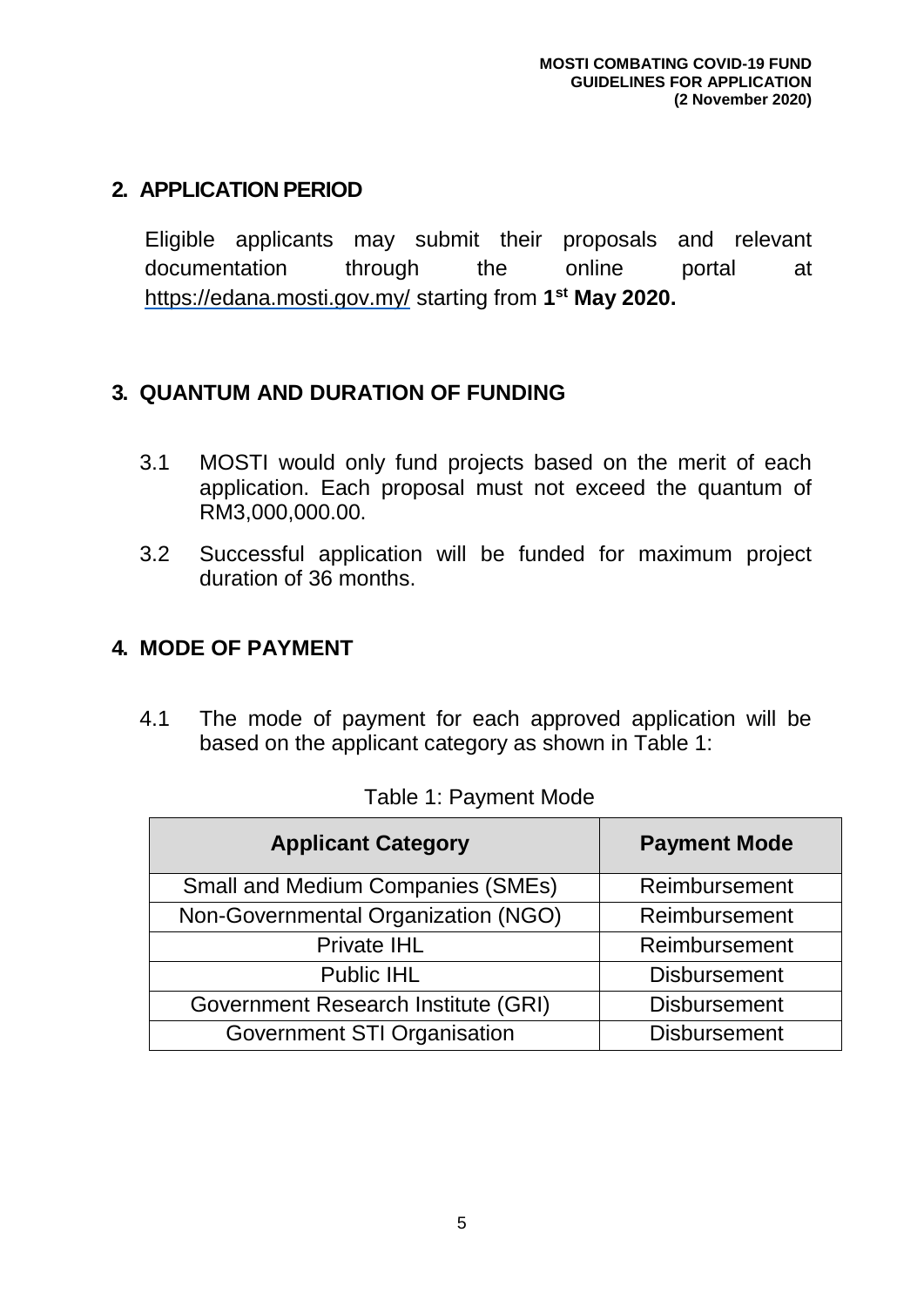## 4.2 Scope of funding are shown in Table 2:

### Table 2: Scope of Funding

| <b>SCOPE</b>                                                                                                 | <b>ITEM FUNDED</b>                                                                                                             | <b>ITEM NOT</b><br><b>FUNDED</b>                                                                                        | <b>NOTES</b>                                           |
|--------------------------------------------------------------------------------------------------------------|--------------------------------------------------------------------------------------------------------------------------------|-------------------------------------------------------------------------------------------------------------------------|--------------------------------------------------------|
| <b>Pilot plant</b><br>/ prototype                                                                            | Only equipment<br>directly related to<br>the pilot plan/<br>prototype<br>(Equipment,<br>modification,<br>repairs)              | Capital asset<br>l.<br>such as land,<br>building, vehicle<br>and furniture<br>Lab apparatus<br>Equipment<br>maintenance | Not more<br>than $40%$<br>of total<br>fund<br>approved |
| <b>Pre-clinical</b><br>testing/clinical<br>testing/field<br>trials/stress<br>test/user<br>acceptance<br>test | Screening test<br>Payment for<br>volunteers<br>Data analysis<br>Rental                                                         |                                                                                                                         |                                                        |
| <b>Intellectual</b><br><b>Properties (IP)</b>                                                                | For registration<br>in Malaysia only<br>IP resulting from<br>the project<br>i) Patent<br>ii) Industrial<br>Design<br>Incentive | Maintenance<br>Patent<br>Cooperation<br>Treaty (PCT)                                                                    |                                                        |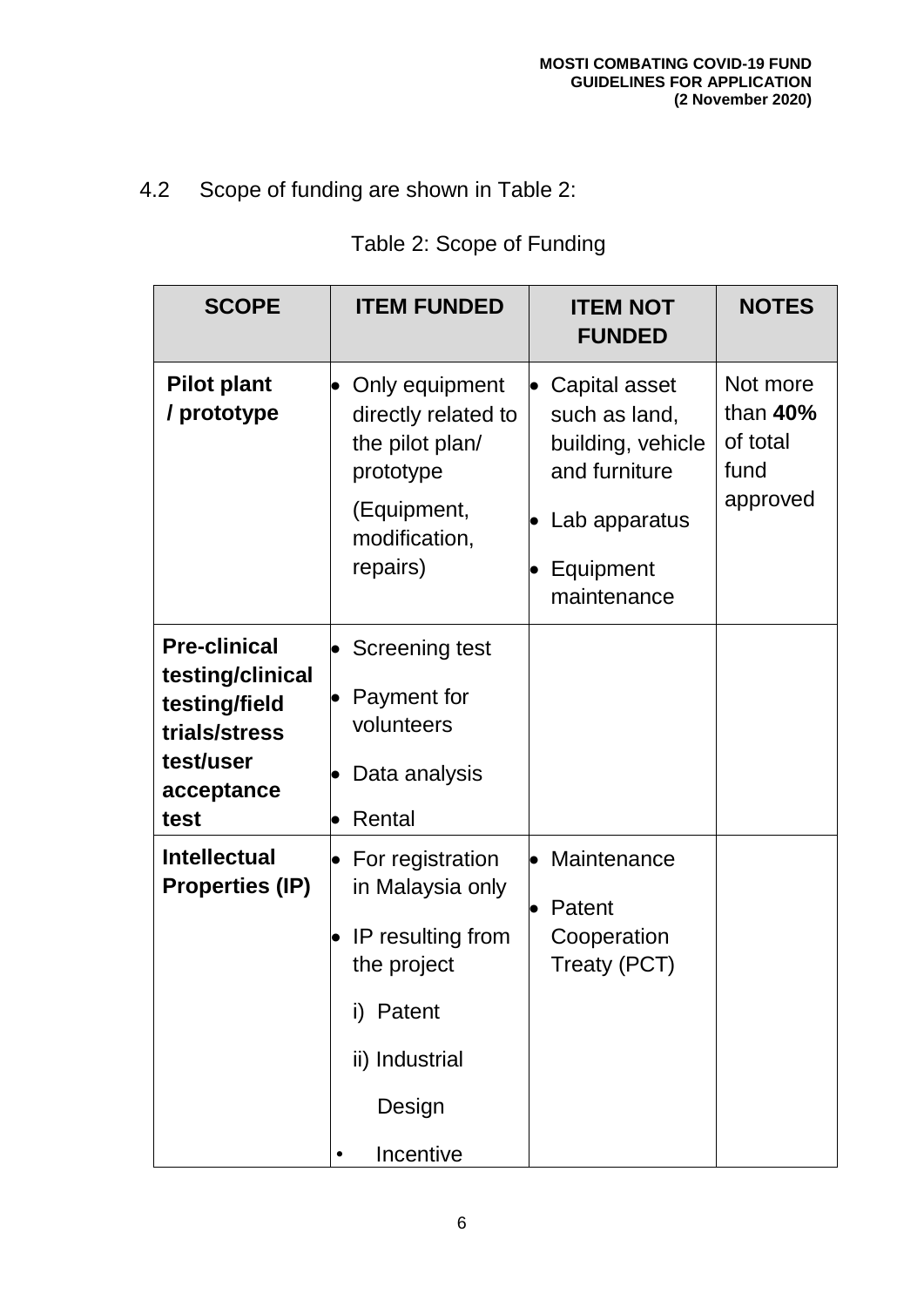#### **MOSTI COMBATING COVID-19 FUND GUIDELINES FOR APPLICATION (2 November 2020)**

| <b>SCOPE</b>                                                               | <b>ITEM FUNDED</b>                                                                                              | <b>ITEM NOT</b><br><b>FUNDED</b>                                                                                                              | <b>NOTES</b>                                              |
|----------------------------------------------------------------------------|-----------------------------------------------------------------------------------------------------------------|-----------------------------------------------------------------------------------------------------------------------------------------------|-----------------------------------------------------------|
| <b>Market testing</b><br>and evaluation                                    | $\bullet$ Survey<br>development<br>Data analysis<br>Sample size<br>should follow the<br>statistical<br>standard | Incentive for<br>$\bullet$<br>respondents<br><b>Facility rental</b><br>$\bullet$<br>and exhibition<br>fee                                     | • Not more<br>than<br>$10\%$ of<br>total fund<br>approved |
| <b>Raw materials</b><br>/consumables<br>directly related<br>to the project | • Raw material<br>Consumable<br>$\bullet$                                                                       | <b>Product and</b><br>packaging<br>design<br><b>Brochure</b><br>• Advertisement<br>• Web design<br>and<br>development<br>Product<br>launching |                                                           |
| <b>Regulatory and</b><br>standards<br>compliance                           | <b>Registration of</b><br>$\bullet$<br>certification<br><b>Product testing</b><br>and standard<br>compliance    |                                                                                                                                               |                                                           |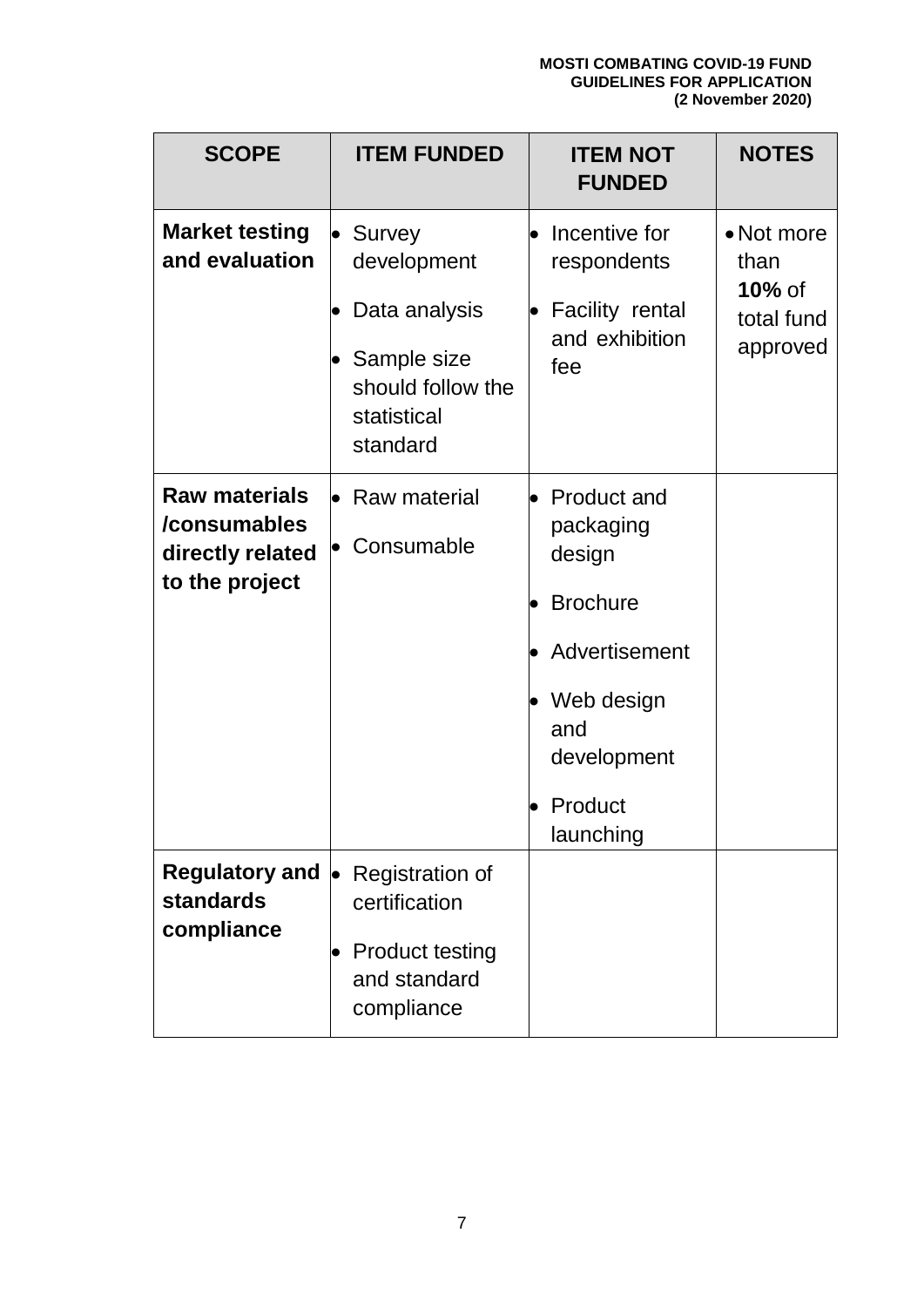| <b>SCOPE</b>                      | <b>ITEM FUNDED</b>                                                                                                                                                                                                                                                                                                                 | <b>ITEM NOT</b><br><b>FUNDED</b>                                                                                                                                                                                                                                                                          | <b>NOTES</b>                                                        |
|-----------------------------------|------------------------------------------------------------------------------------------------------------------------------------------------------------------------------------------------------------------------------------------------------------------------------------------------------------------------------------|-----------------------------------------------------------------------------------------------------------------------------------------------------------------------------------------------------------------------------------------------------------------------------------------------------------|---------------------------------------------------------------------|
| <b>Special</b><br><b>Services</b> | Consultancy<br>$\bullet$<br>(agreement /<br>letter of intent<br>must be<br>submitted<br>together with the<br>project proposal,<br>details of the<br>consultancy to<br>be stated)<br>Consultant for<br>market testing<br>and evaluation<br>Sample testing<br>and analysis<br>Data processing<br>$\bullet$<br><b>Consultancy Fee</b> | <b>Production out-</b><br>sourcing<br>Travelling and<br>transportation<br>Organizing<br>meeting<br><b>Stationery such</b><br>as papers,<br>books, etc.<br>Personal<br>computer,<br>laptop, printer,<br>scanners, toner,<br>etc.<br>Subscription to<br>journals<br>Conference fee<br><b>Exhibition fee</b> | Not more<br>than $20%$<br>of total<br>fund<br>approved              |
| Administration                    | • Allowance for<br>one (1) GRA/<br><b>Technical</b><br>Personnel<br>directly related<br>to project<br><b>Travel and</b><br>transportation                                                                                                                                                                                          | Management<br>fees<br>Bonus for<br>management/<br>technical staff<br>Office rental<br><b>Utilities</b>                                                                                                                                                                                                    | Maximum<br>lof<br><b>RM</b><br>2,500 per<br>month per<br><b>GRA</b> |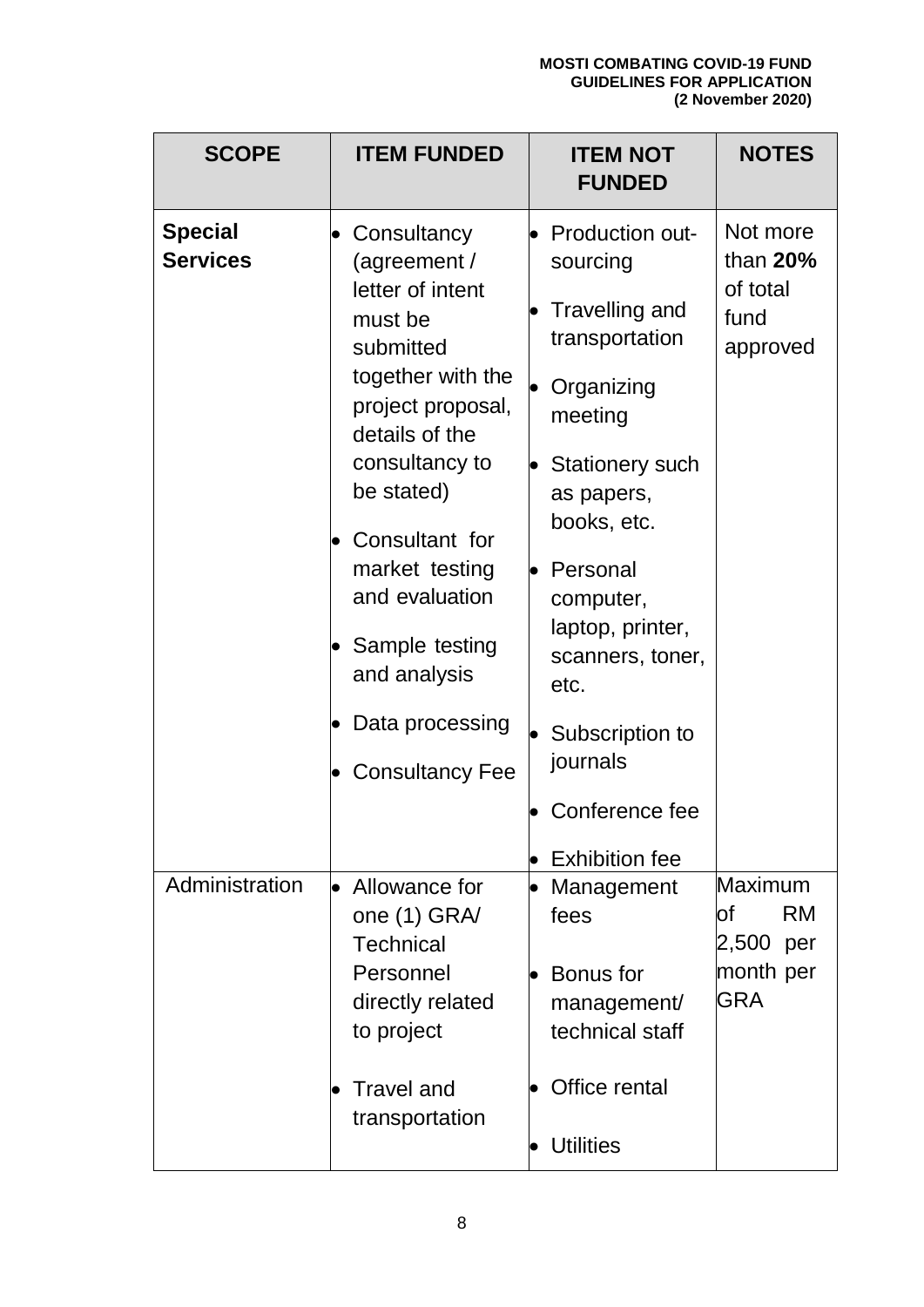| <b>SCOPE</b>                      | <b>ITEM FUNDED</b>                                                                | <b>ITEM NOT</b><br><b>FUNDED</b> | <b>NOTES</b> |
|-----------------------------------|-----------------------------------------------------------------------------------|----------------------------------|--------------|
| Technology/<br>IP.<br>Acquisition | Must provide<br>$\bullet$<br>acquisition<br>agreement/<br>detail of<br>technology |                                  |              |

#### <span id="page-8-0"></span>**5. APPLICANT ELIGIBILITY**

- 5.1 This fund is open to all Malaysians.
- 5.2 The study must be conducted in Malaysia
- 5.3 Eligibility of each enterprise and start-up company shall be considered based on the nature of each business, cash in hand and paid-up capital.
- 5.4 Private company must have a minimum of 51 percent equity held by Malaysians
- 5.5 Applicants who are either company, company directors or project team members must not be declared bankrupt and/or convicted of any fraudulent activities
- 5.6 Only Malaysian citizens employed by private companies can apply and lead the project
- 5.7 Project team should consist of members who are qualified and competent to carry out the project
- 5.8 Private companies must/are highly encouraged to collaborate with Malaysian Institution of Higher Learning, Research Institution or Science, Technology, and Innovation Institution.
- 5.9 Each company is only allowed to execute/implement only one project under this fund throughout the duration of the contract.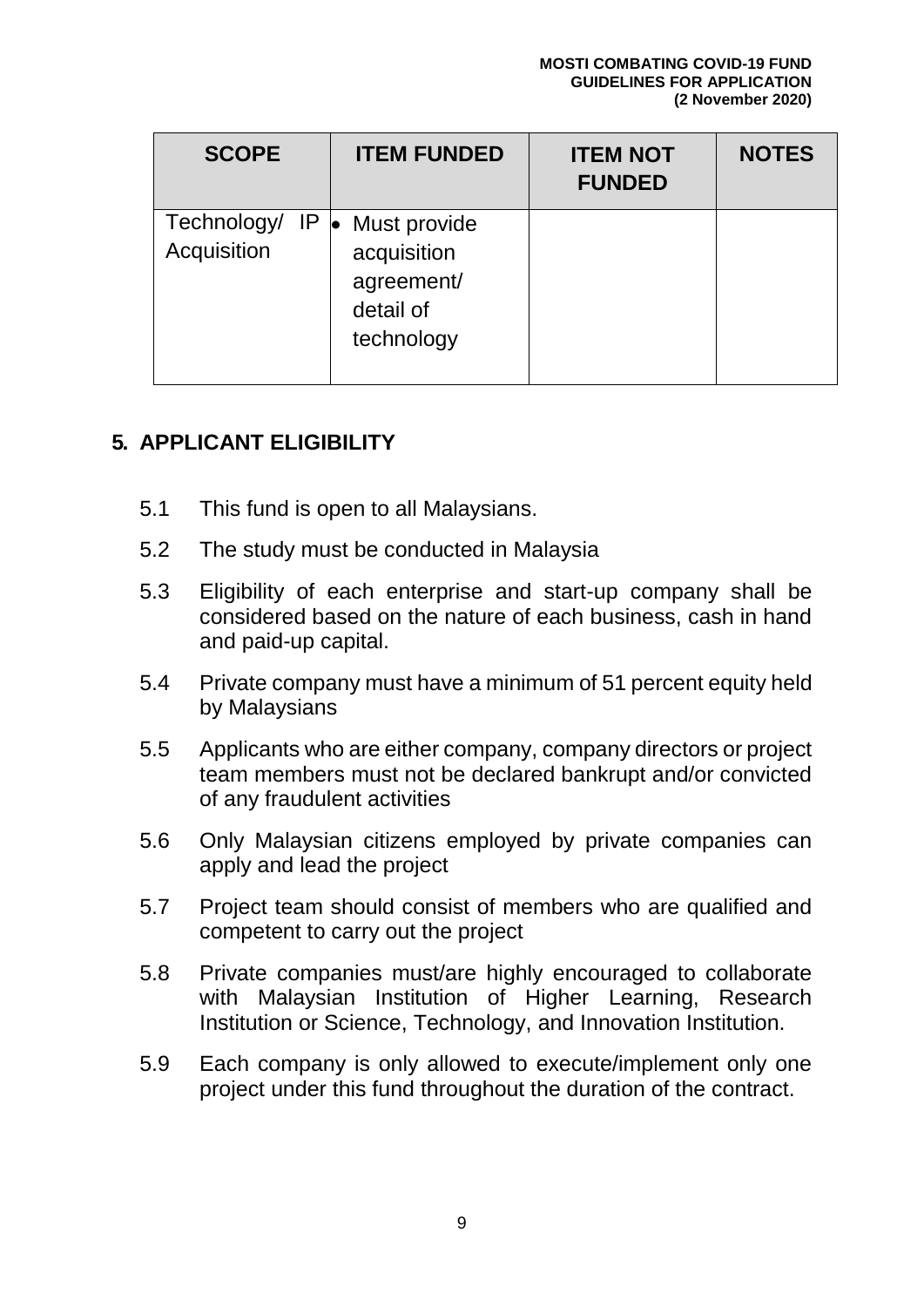#### <span id="page-9-0"></span>**6. EVALUATION CRITERIA**

The proposals for R&D projects will be evaluated based on the following:

- 6.1 Potential to meet the objective/s;
- 6.2 Commercialization potential of project;
- 6.3 Technical/technology potential;
- 6.4 Benefit and impact to society, healthcare and socio-economy;
- 6.5 Technical competencies and experience of project team members;
- 6.6 Social, Economic & Environmental (SEE) Impact;
- 6.7 Financial; and
- 6.8 Management

#### <span id="page-9-1"></span>**7. APPLICATION PROCESS**

- 7.1 All applicants must submit a full proposal to the Fund Division (Evaluation Section) at https://edana.mosti.gov.my/. Any request for amendment after submission of the proposal will not be entertained.
- 7.2 Applicants will be notified for assessment and evaluation.
- 7.3 The overall application and evaluation process including notification of the results can be summarized in the process workflow as shown in Figure 1.